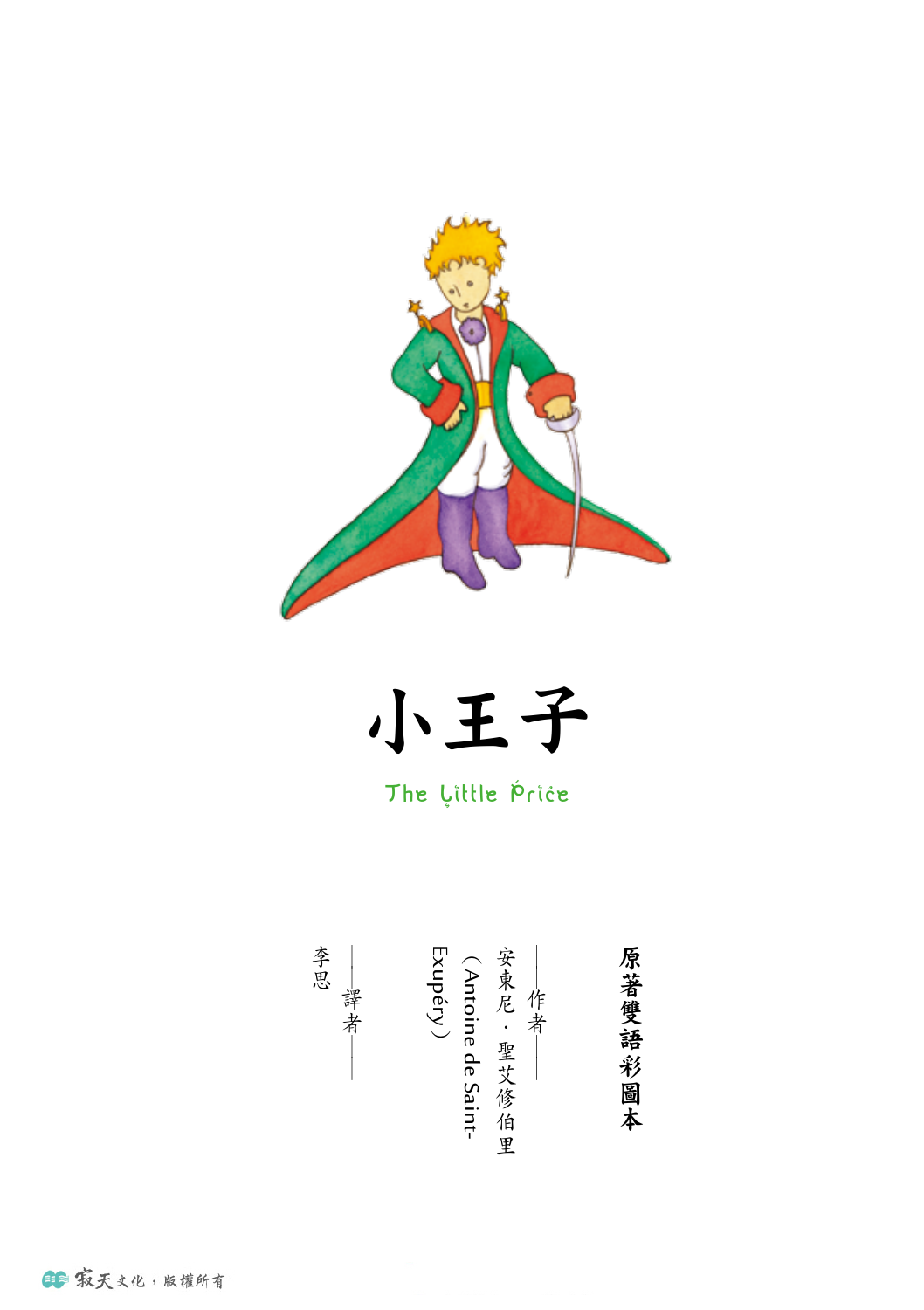

contents

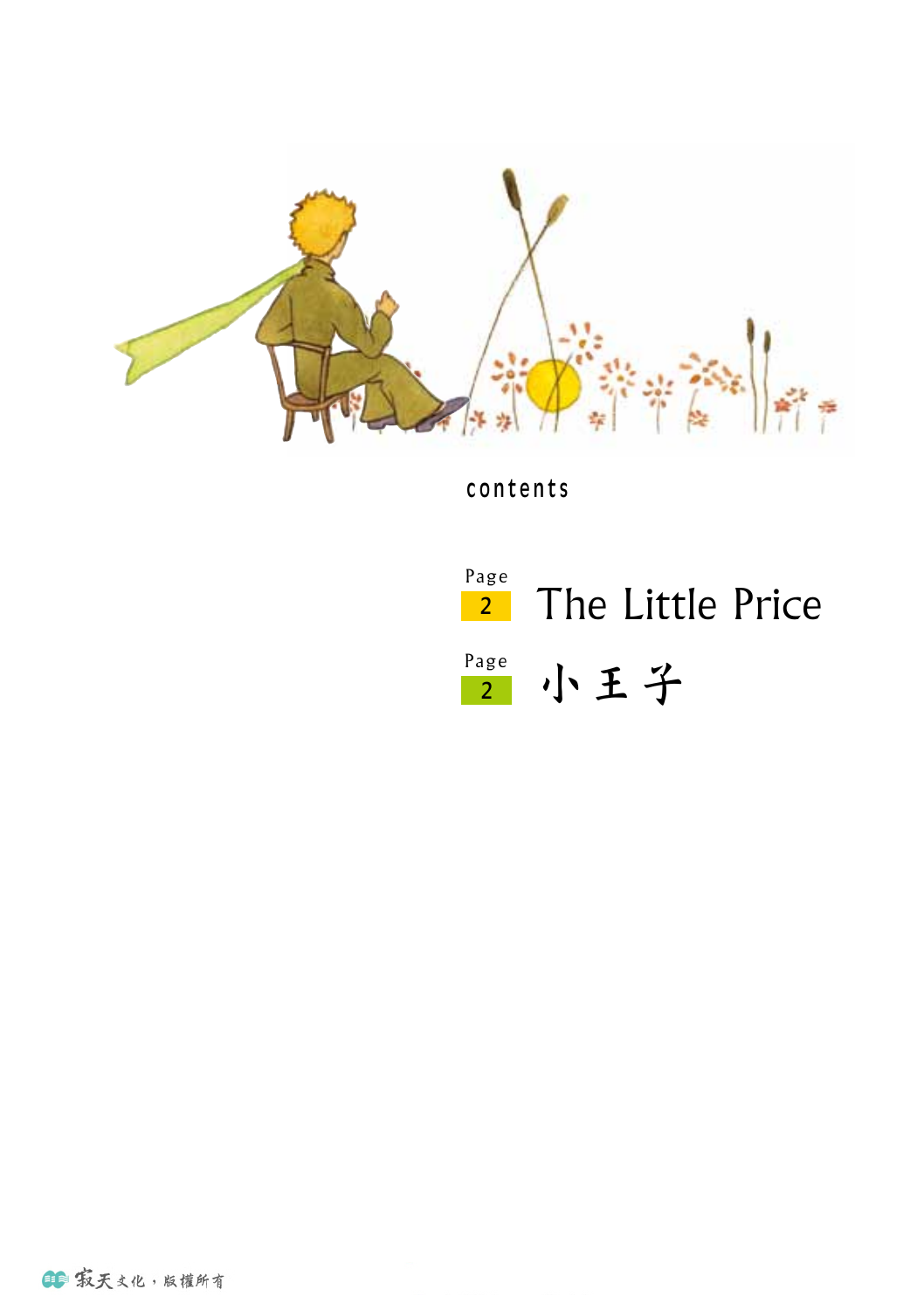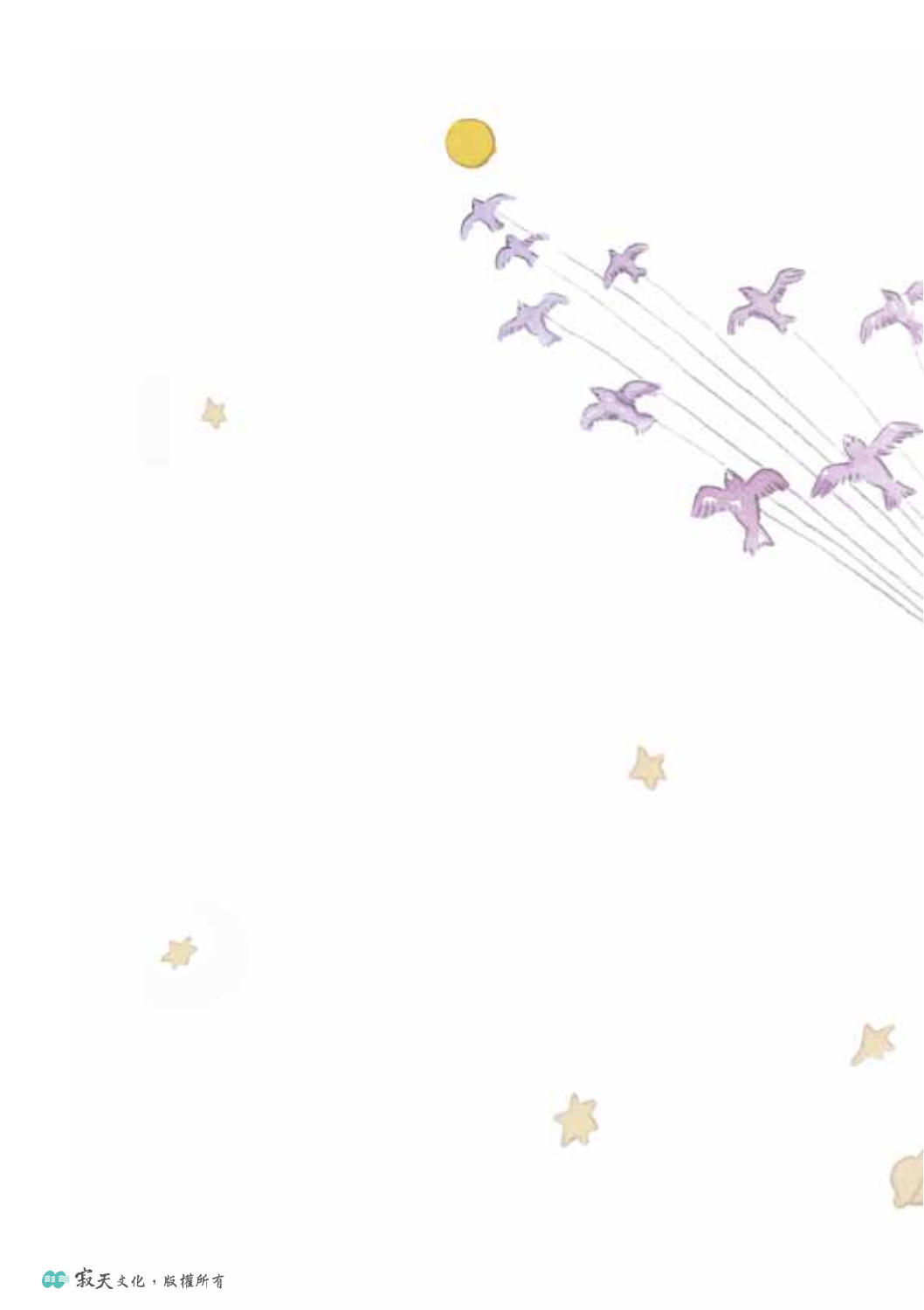



The Little Prince

尽



7Ø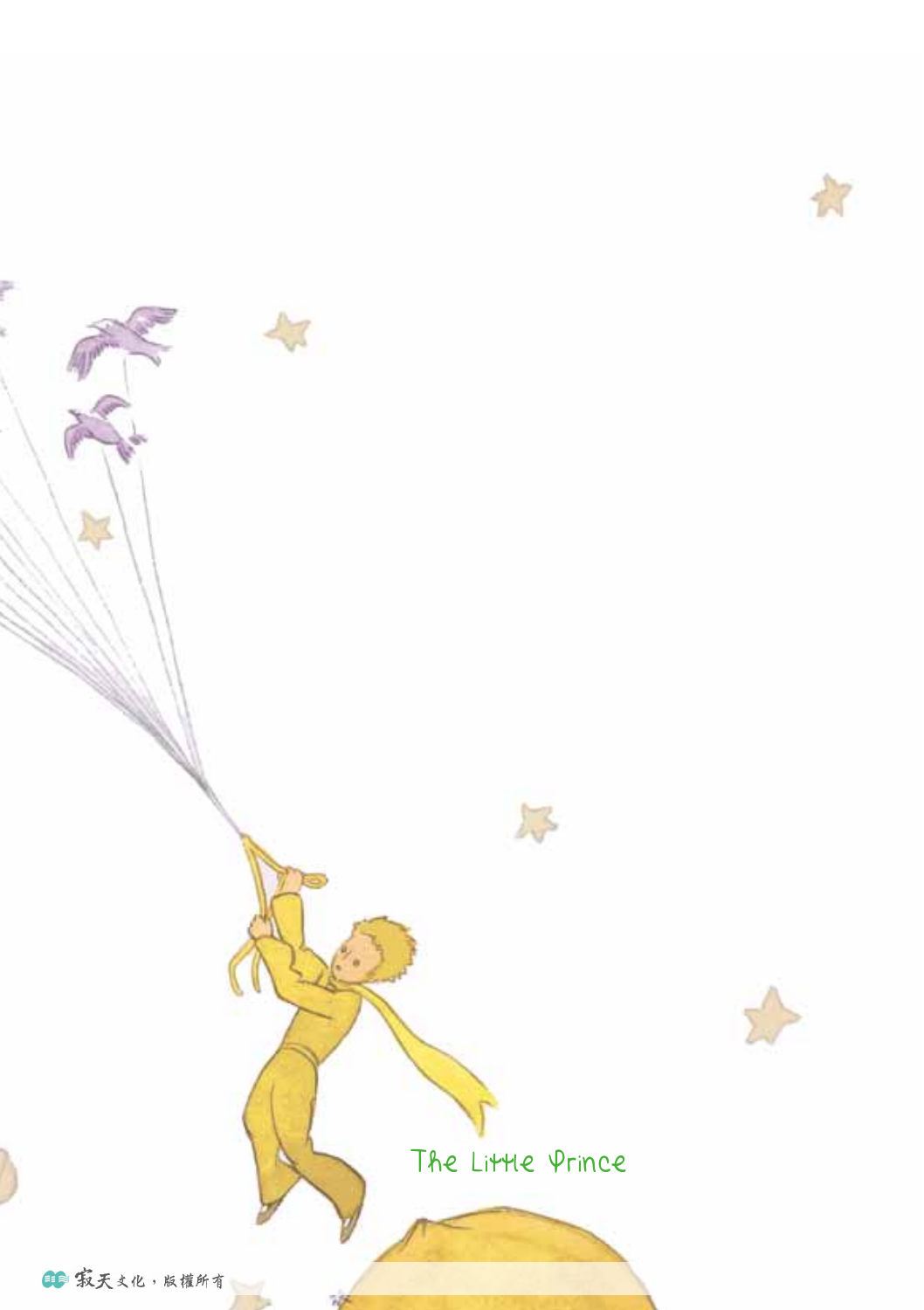



## 1

Once when I was six years old I saw a magnificent picture in a book, called True Stories from Nature, picture in a book, called True Stories from Nature, about the primeval forest. It was a picture of a boa constrictor in the act of swallowing an animal. Here is a copy of the drawing.

In the book it said: "Boa constrictors swallow their prey whole, without chewing it. After that they are not able to move, and they sleep through the six months that they need for digestion."

I pondered deeply, then, over the adventures of the jungle. And after some work with a colored pencil I

**2**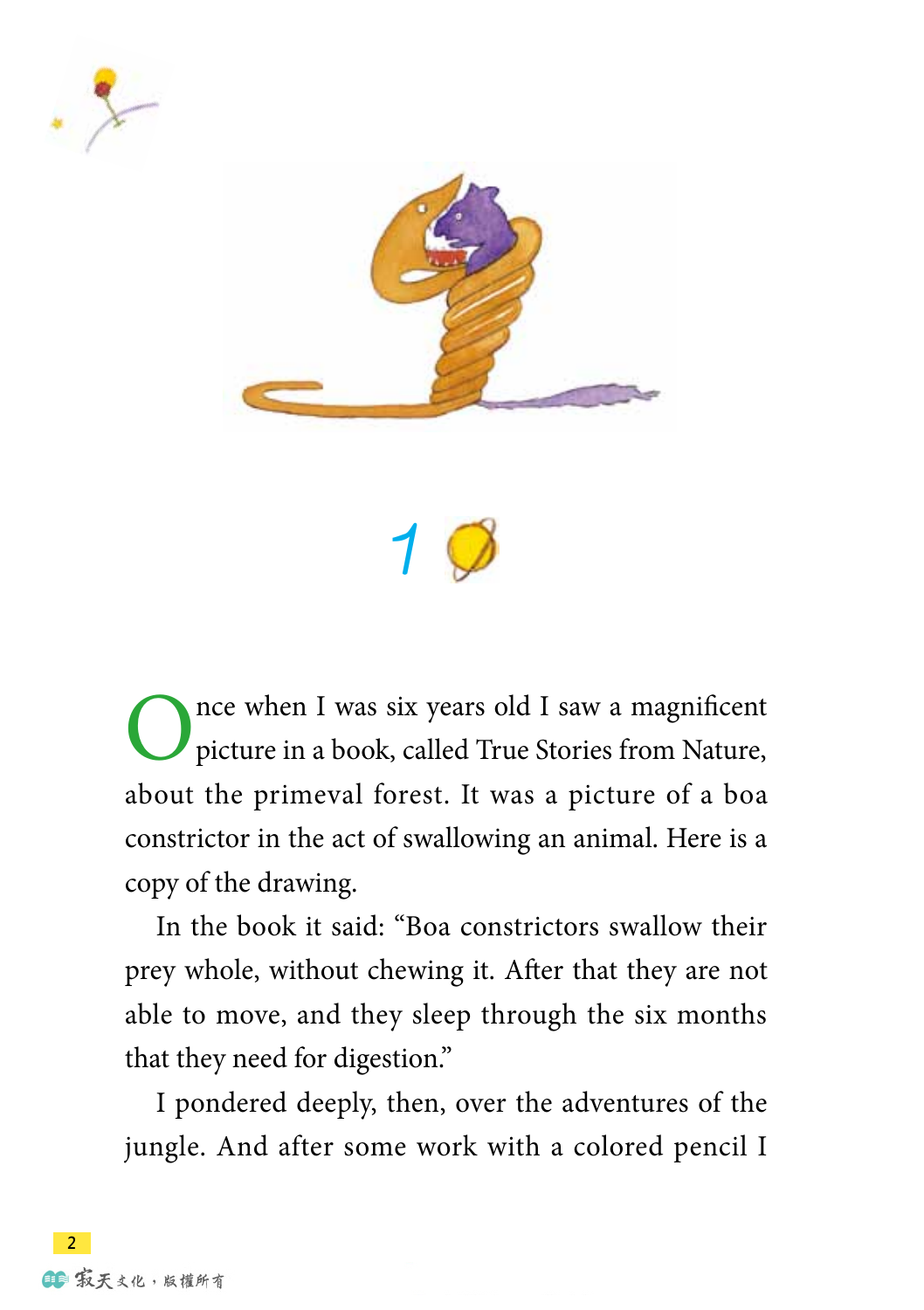

**3**

succeeded in making my first drawing. My Drawing Number One. It looked like this:



I showed my masterpiece to the grown-ups, and asked them whether the drawing frightened them.

But they answered: "Frighten? Why should any one be frightened by a hat?"

My drawing was not a picture of a hat. It was a picture of a boa constrictor digesting an elephant. But since the grown-ups were not able to understand it, I made another drawing: I drew the inside of the boa constrictor, so that the grown-ups could see it clearly. They always need to have things explained. My Drawing Number Two looked like this:

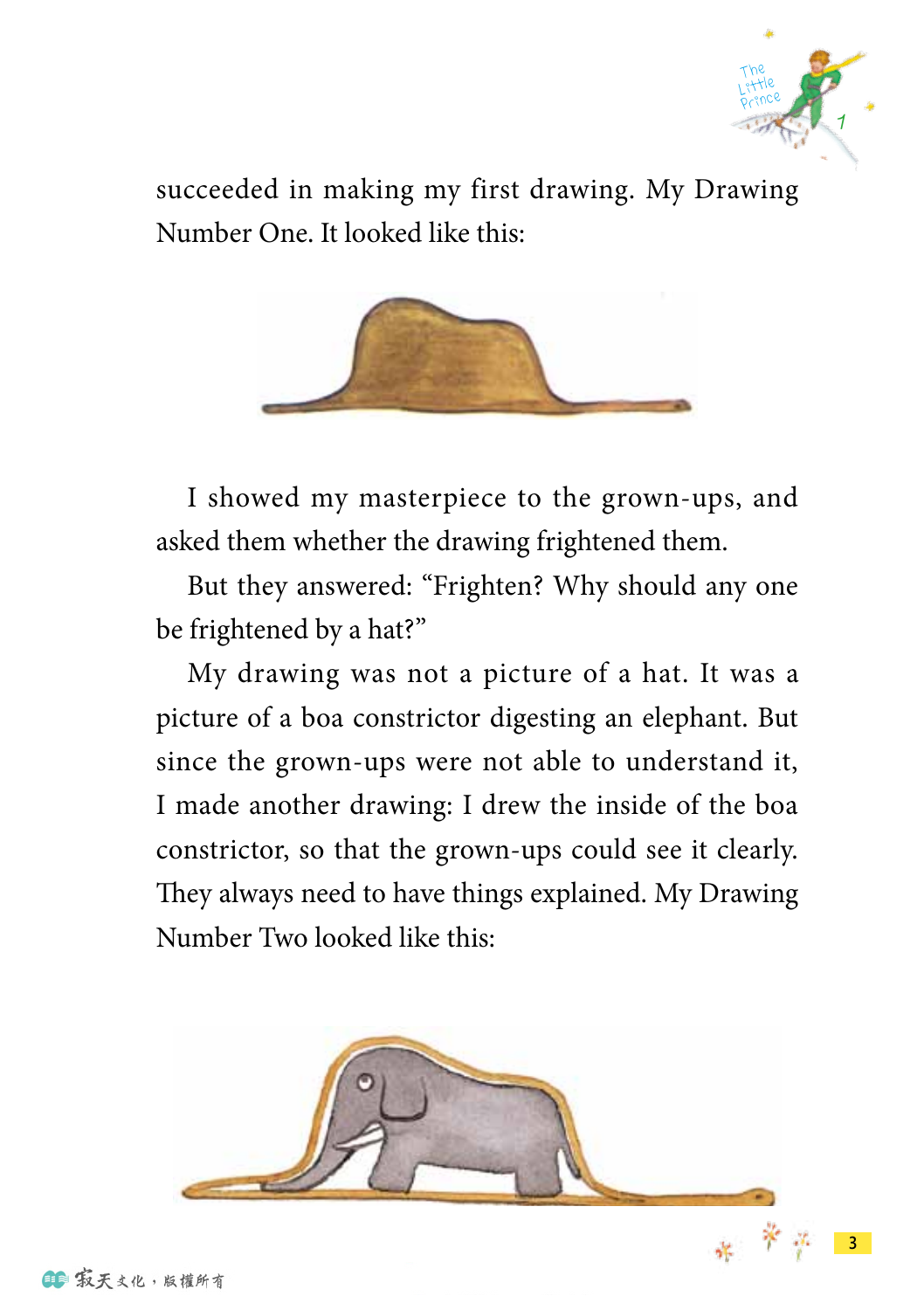

The grown-ups response, this time, was to advise me to lay aside my drawings of boa constrictors, whether from the inside or the outside and devote myself instead to geography, history, arithmetic and grammar. That is why, at the age of six, I gave up what might have been a magnificent career as a painter. I had been disheartened by the failure of my Drawing Number One and my Drawing Number Two. Grown-ups never understand anything by themselves, and it is tiresome for children to be always and forever explaining things to them.

So then I chose another profession, and learned to pilot airplanes. I have flown a little over all parts of the world; and it is true that geography has been very useful to me. At a glance I can distinguish China from Arizona. If one gets lost in the night, such knowledge is valuable.

In the course of this life I have had a great many encounters with a great many people who have been concerned with matters of consequence. I have lived a great deal among grown-ups. I have seen them intimately, close at hand. And that hasn't much improved my opinion of them.

Whenever I met one of them who seemed to me at all clear-sighted, I tried the experiment of showing him

**4**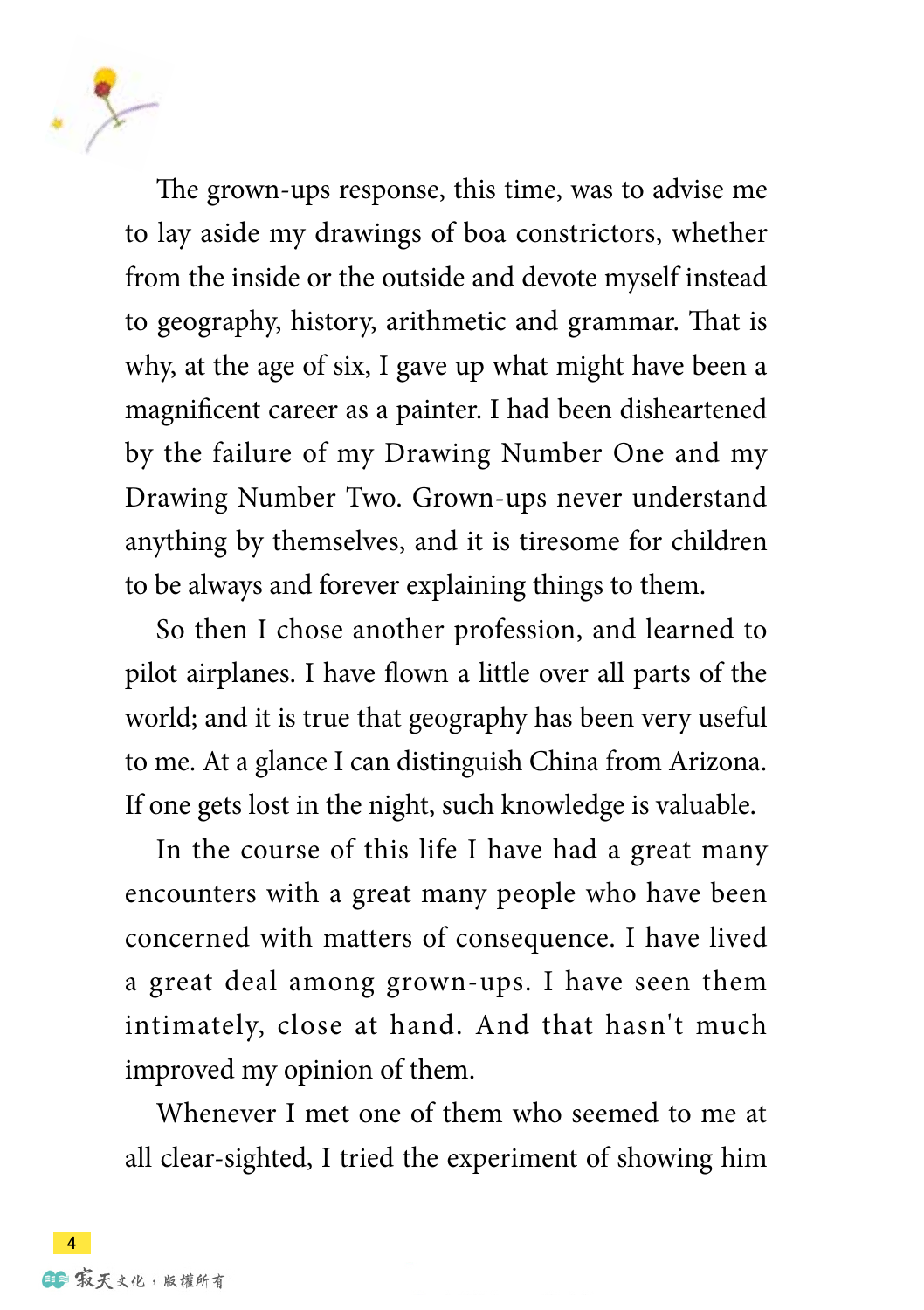

my Drawing Number One, which I have always kept. I would try to find out, so, if this was a person of true understanding. But, whoever it was, he, or she, would always say:

"That is a hat."

Then I would never talk to that person about boa constrictors, or primeval forests, or stars. I would bring myself down to his level. I would talk to him about bridge, and golf, and politics, and neckties. And the grown-up would be greatly pleased to have met such a sensible man.

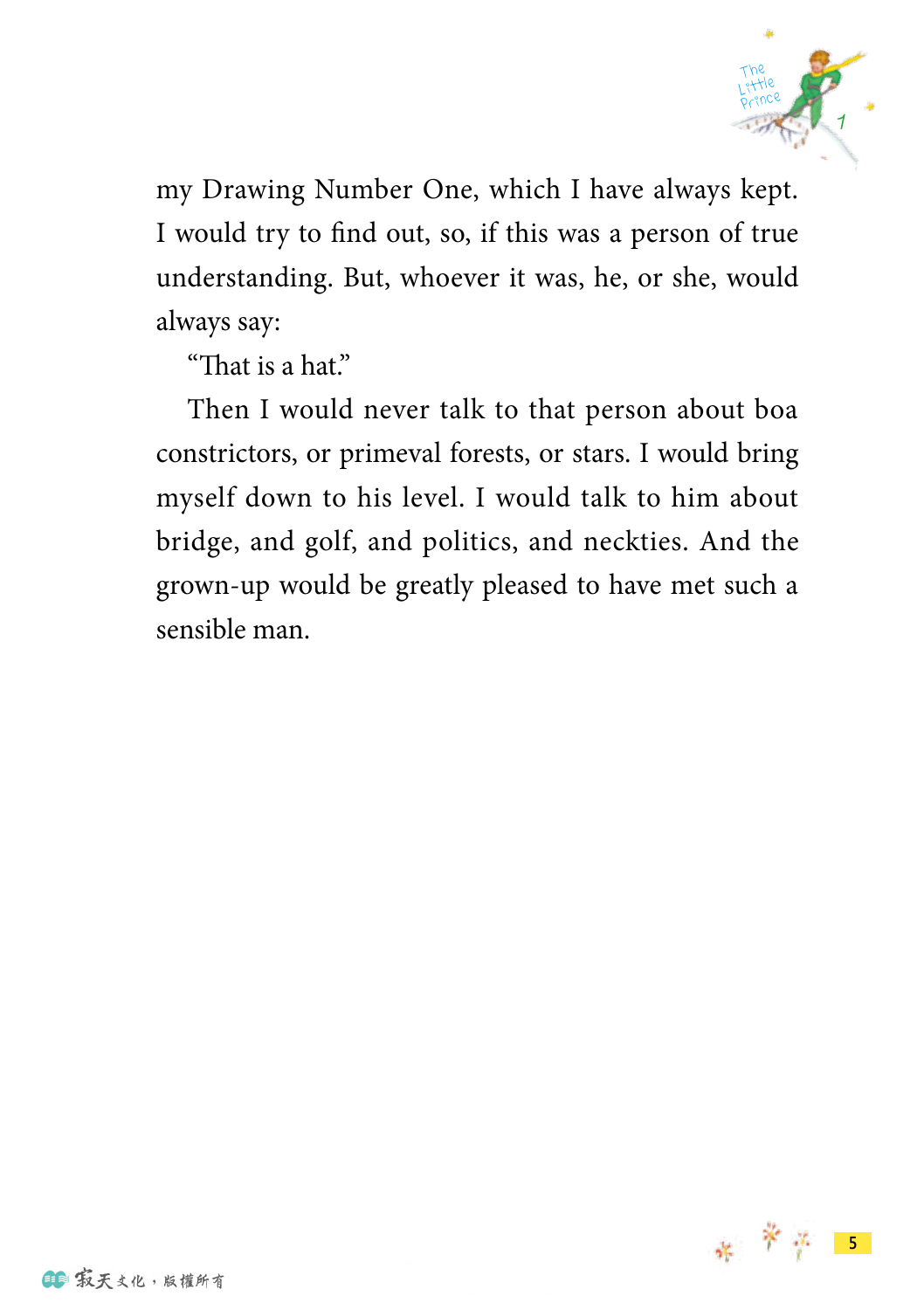

 $2<sub>0</sub>$ 

So I lived my life alone, without anyone that I could<br>really talk to, until I had an accident with my plane really talk to, until I had an accident with my plane in the Desert of Sahara, six years ago. Something was broken in my engine. And as I had with me neither a mechanic nor any passengers, I set myself to attempt the difficult repairs all alone. It was a question of life or death for me: I had scarcely enough drinking water to last a week.

The first night, then, I went to sleep on the sand, a thousand miles from any human habitation. I was more isolated than a shipwrecked sailor on a raft in the middle of the ocean. Thus you can imagine my amazement, at sunrise, when I was awakened by an odd little voice. It said:

"If you please—draw me a sheep!"

"What!"

"Draw me a sheep!"

**6**